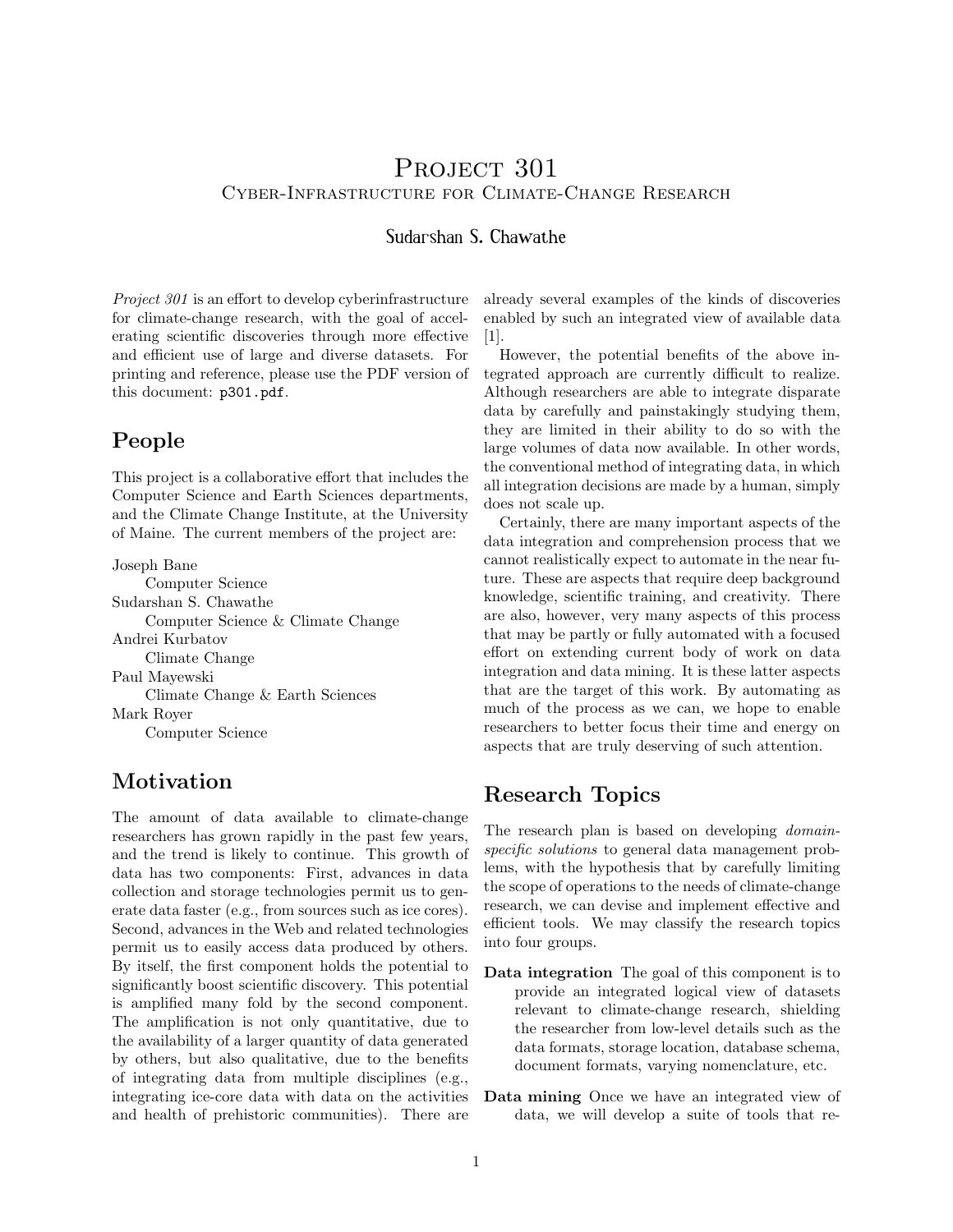searchers can use to identify interesting patterns and features in the integrated data.

- Provenance When consulting an integrated view of data, it is important to know of the source from which a displayed value or fact is derived. While this task poses few challenges when the integration is simple (e.g., the displayed value being the average of a set of values from different sources), it is much more complex with the interaction uses more sophisticated operations (which are necessary for effective integration), such as extraction of numerical data from text, semantic mapping of terms, and schema transformations.
- Workflows If we visualize the lifecycle of data, from the point of origin to the scientific discovery or other product that they enable, they typically go through several steps that include both human and automated processing. While our earlier components are designed to ease and enhance the individual steps, the goal of this component is to develop methods for effectively managing the entire collection of steps (workflow).

Our initial work has focused on the integration and interactive analysis of data, as described next.

### Exploratory Data Analysis

Our early work on p301 has resulted in a data  $explorer$  application,  $P301DX$ , that is designed to help scientists study large and often disparate datasets. Currently, the application allows scientists to explore various collections of climate and ice-core datasets. The tool is highly responsive and allows users to resample and display large datasets very quickly. The graphs that are created can then be exported as high-quality vector images in SVG, EPS, and PDF formats, as well as bitmapped images in PNG format.

A screenshot of a typical P301DX session appears as Figure 1. The chart in this session has been built by processing and plotting data from the Siple Dome core, with additional markers corresponding to notable dates extracted from the PDF version of a research paper [2]. When one of these markers is selected, the relevant text from the paper is displayed.

Interface As suggested by Figure 1, the graphical interface is composed of five panels. The largest panel displays the charts and other graphical products resulting from data manipulation operations. The

two small panels above the chart panel are used by the system to provide feedback and to solicit input. The two panels on the left are the most interesting ones. The upper one is a dynamic palette of functional tools: Each tool is a function that takes one or more objects as arguments and produces one or more objects as output. Input data objects are drawn from the working objects panel in the bottom right corner, and the resulting data objects are deposited there as well. Many tools, such as those that expand objects or smooth time-series data, take one or more data objects as their functional arguments. However, tools are also permitted to use other tools as arguments. As a simple example, a composition tool takes two tools,  $T_1$  and  $T_2$  as arguments and produces a new tool,  $T_3$ , the composition of  $T_1$  and  $T_2$ , that is deposited in the tool palette.

Charts An important feature of P301DX is its ability to produce the kind of detailed, carefully formatted and annotated charts customarily used in climate-change research. To this end, the system provides the expected interactive tools for manipulating chart components such as markers, labels, scales, and colors. Further, all charts can be exported in both vector and raster formats, to enable easy processing by other tools. Figure 2 depicts a simple example of such a chart, the unedited output of P301DX.

Additional examples and screenshots appear in the next section.

# Examples and Screenshots

### References

- [1] P.A. Mayewski, E. Rohling, C. Stager, K. Karlén, K. Maasch, L.D. Meeker, E. Meyerson, F. Gasse, S. van Kreveld, K. Holmgren, J. Lee-Thorp, G. Rosqvist, F. Rack, M. Staubwasser, and R. Schneider. Holocene climate variability. Quaternary Research, 62:243–255, 2004.
- [2] Daniel H. Sandweiss, Heather McInnis, Richard L. Burger, Asunción Cano, Bernardino Ojeda, Rolando Paredes, María del Carmen Sandweiss, and Michael D. Glascock. Quebrada Jaguay: Early South American maritime adaptations. Science, 281:1830-1832, September 1998.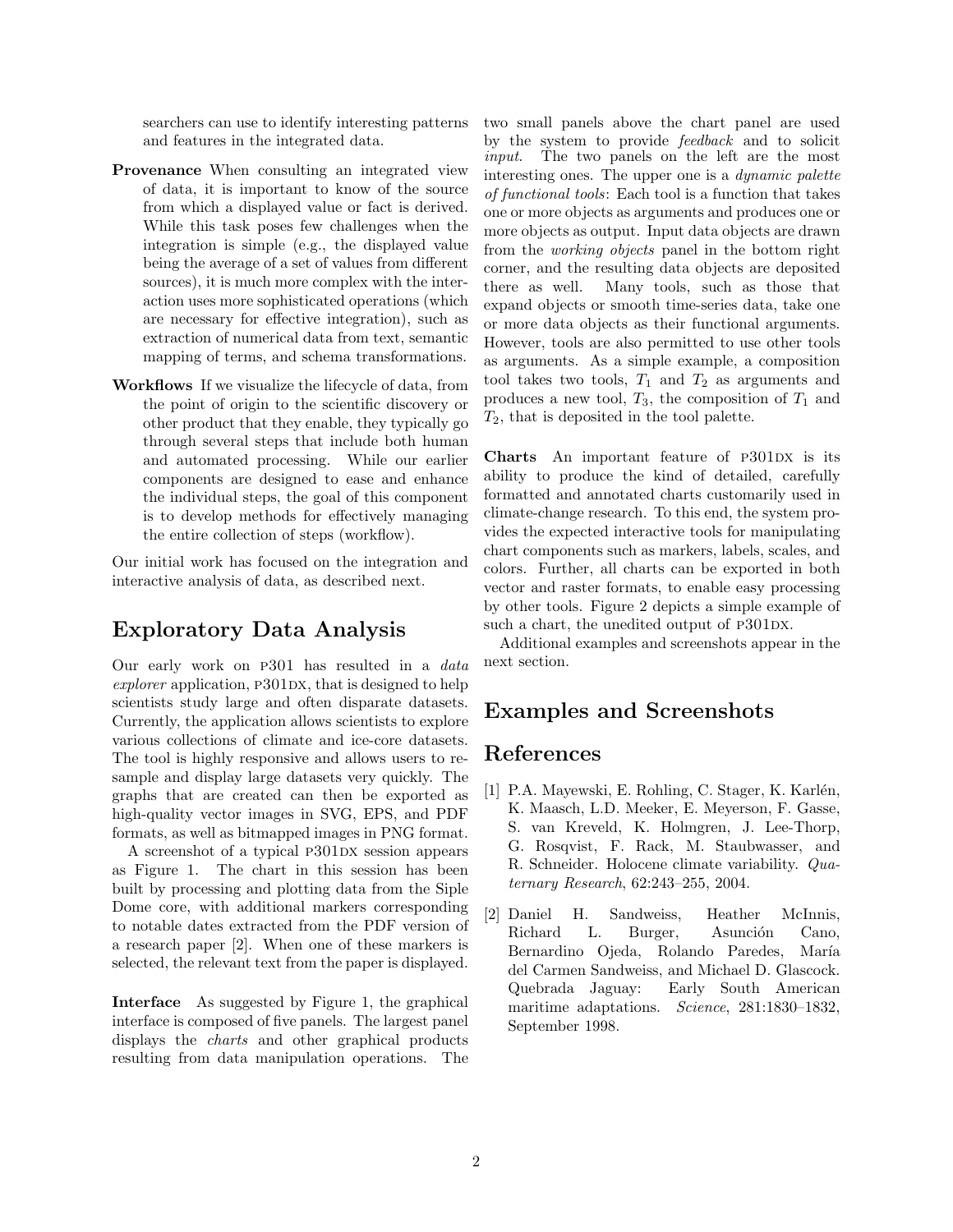

Figure 1: A screenshot of a P301DX session.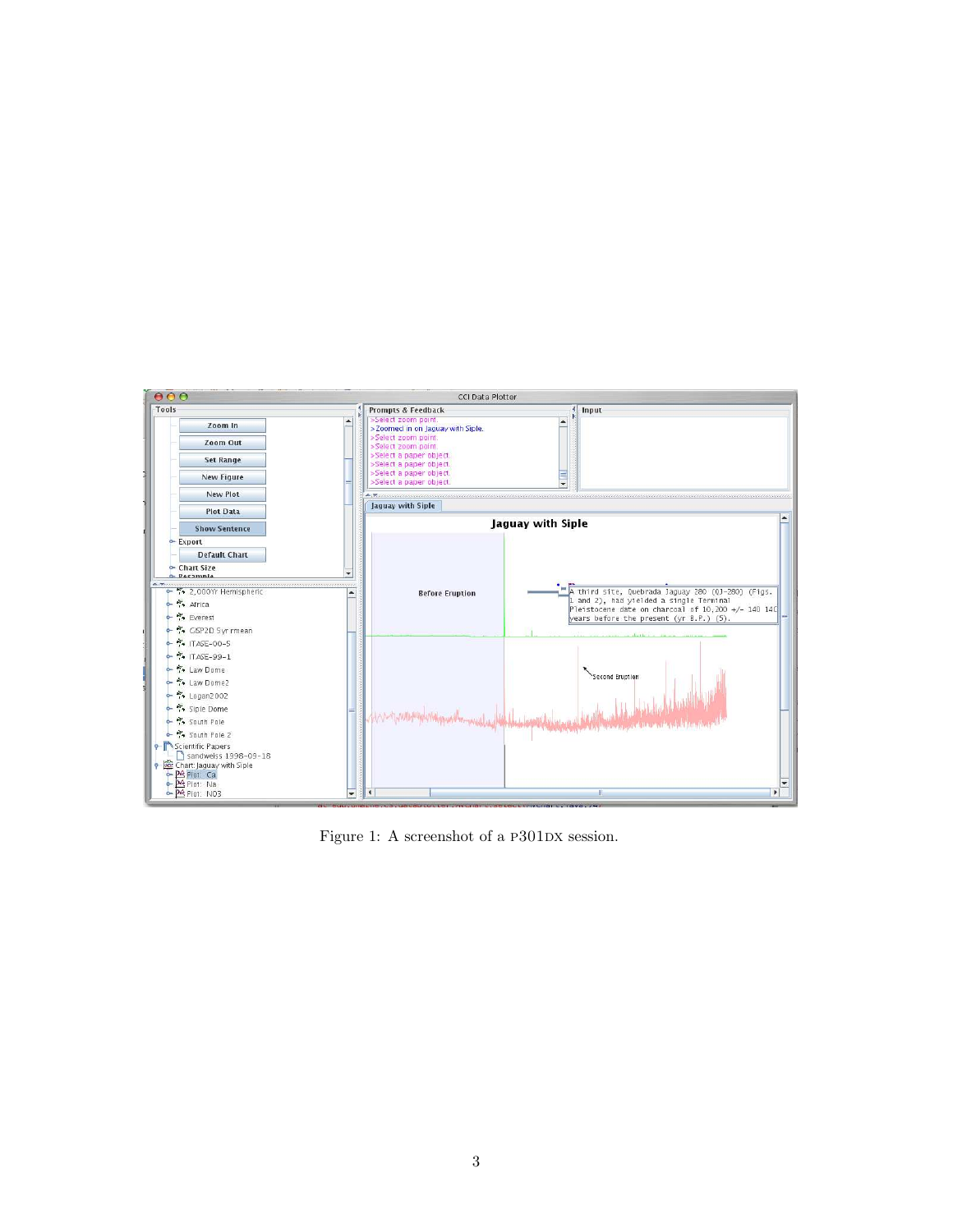

Figure 2: Sample output.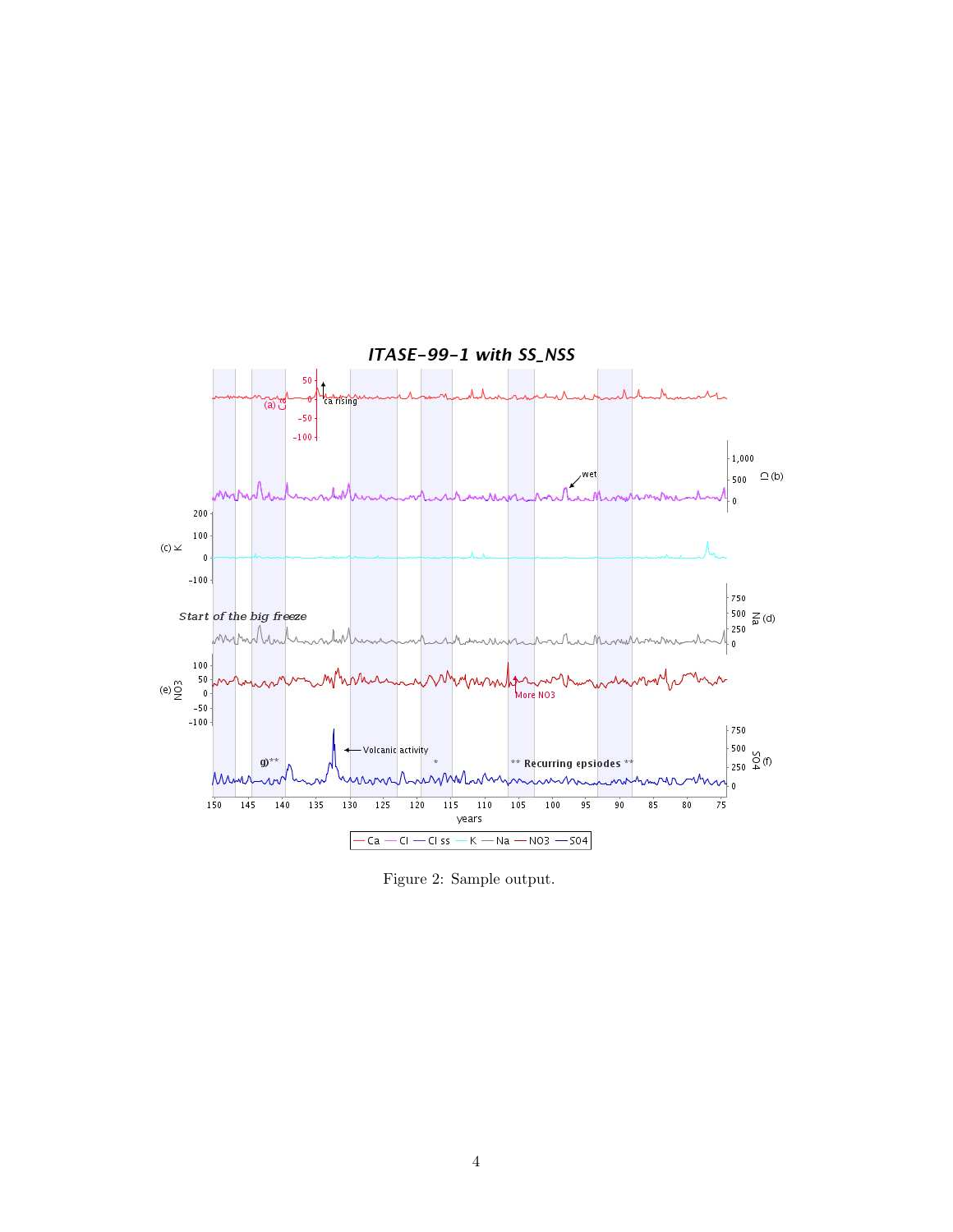

Figure 3: A chart with interactively resampled data.



Figure 4: A chart with multiple ice-core data plots.